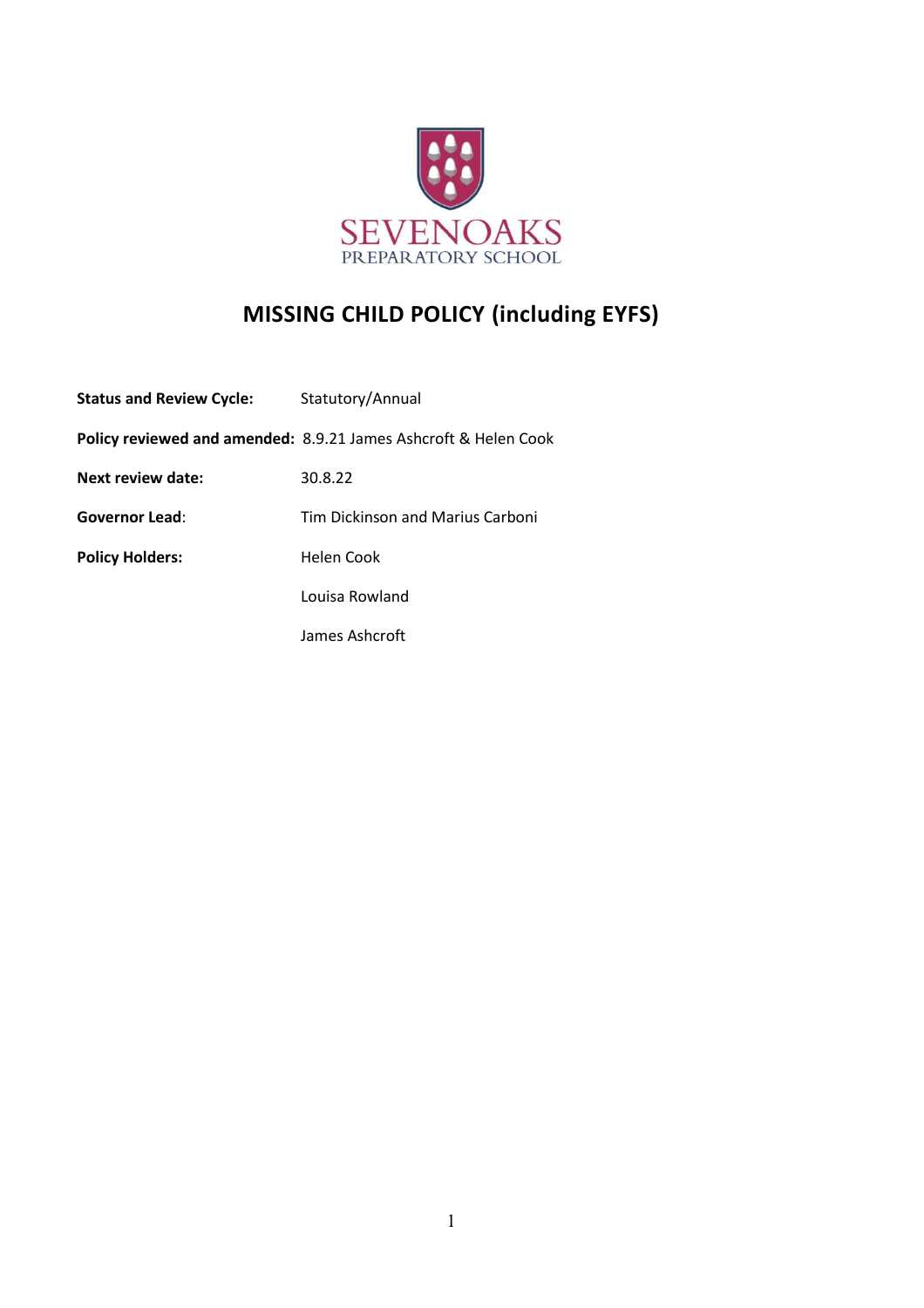## **Missing Child Policy**

Sevenoaks Preparatory School has the highest regard for the safety of the children in our care. Staff will always be extremely aware of the potential for children to go missing during sessions or outings**.**

Even when all precautions are properly observed, emergencies can still arise. Therefore, members of staff will undertake periodic head counts, especially at the transition points between sessions (in addition to the registration procedures set out in the Attendance, Records and Transport Policy).

## **Missing child – from school premises**

In the unlikely event of a child going missing within/from school the following procedure will be implemented immediately:

- All staff present will be informed and an immediate thorough search of the school buildings and play areas will be made, followed by a search of the surrounding area. The staff team will be careful not to create an atmosphere of panic and to ensure that the other children remain safe and adequately supervised.
- CCTV footage will be monitored.
- A staff member will notify a member of the Senior Management Team (SMT), whilst other staff continue searching.
- The member of SMT will organise a second search of the area.
- If the child has still not been accounted for or the search has lasted for 10 minutes, the member of SMT will organise contact with the police.
- The member of SMT will also contact the parents/carers of the missing child.
- While waiting for the police and the parent/carer to arrive, searches for the child will continue.

During this period, other members of staff will maintain as normal a routine as is possible for the rest of the children at the School.

• The Head, Deputy Head, Head of Pre Prep or Head of EYFS will be responsible for meeting the police and the missing child's parent/carer. They will also co-ordinate any actions instructed by the police, and do all they can to comfort and reassure the parents/carers.

Once the incident is resolved, the Head, Deputy Head, Head of Pre Prep or Head of EYFS and the staff team will review relevant policies and procedures and implement any necessary changes.

Any incidents must be recorded in writing in the Incident File, and in cases where either the police or social services have been informed, ISI will also be informed.

## **Missing child – outings**

Regular head counts are carried out on children throughout the outing. In the unlikely event of a child going missing whilst on an outing the following procedure will be implemented immediately:

- All staff present will be informed and an immediate thorough search of the area will be made, ensuring that all other children remain supervised throughout
- If appropriate, on-site security will also be informed and a description of the child/children given
- In the event of a child not being found within a 5 minute time period, the designated person in charge will immediately inform the police